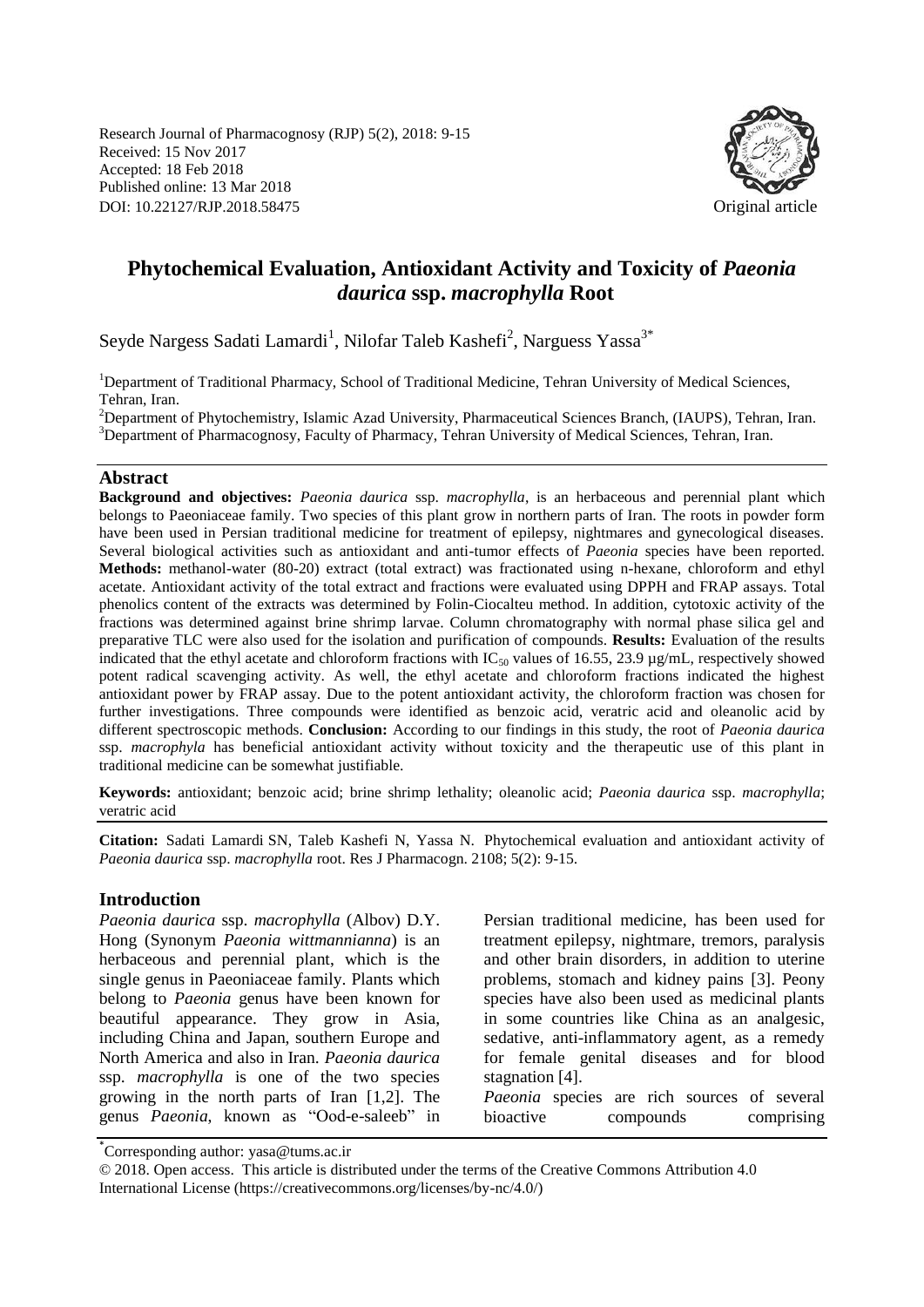monoterpenoids, triterpenoids, flavonoids, phenols, and tannins [5,6]. There are several reports on anti-oxidative effect of Chinese *Paeonia* species, *P. lactiflora* Pall. and *P. suffruticosa* Andr. with high antioxidant capacity and free radical scavenging activity. Another study on three species of *Paeonia* has shown that the petal extracts were potent antioxidants found by ABTS-DPPH methods, also there was a strong relationship between the antioxidant activity and the polyphenol content of the petals extract [7,8]. Picerno et al. have reported that the methanol and butanol extracts and polyphenolic compounds such as gallic acid and paeoniflorin from *Paeonia Rockii* roots which is one of the varieties grown in China are able to scavenge free radicals and inhibit the growth of *Candida albicans* [9]. Furthermore, 4-hydroxybenzoic acid and gallic acid were isolated from the fruits methanol extract of *Paeonia emodii*, grown in northern areas of Pakistan, which have shown strong inhibitory effect on enzyme lipoxygenase and the ABTS radical cation (ABTS<sup>+</sup>) [10].

Because of such biological importance and the traditional uses of *Paeonia* species especially the root powder, this study was aimed to evaluate the phytochemicals and the antioxidant effects and toxicity of *Paeonia daurica* ssp. *macrophylla*  root extract.

## **Material and Methods Instruments and chemicals**

 ${}^{1}$ H and  ${}^{13}$ C NMR spectra were measured in CDCL<sup>3</sup> and TMS as internal standard with Bruker Avance spectrometer (500 MHz). Melting points were recorded on a Reichert-Jung apparatus. Column chromatography was performed on silica gel 60 (230-400 mesh, Merck, Germany). Pre-coated Silica gel GF254 sheets (Merck, Germany) were applied for the thin layer chromatography. Solvents: methanol, chloroform, ethyl acetate and hexane were purchased from Pars chemistry (Iran). DPPH, Trolox, buffer acetate, hydrochloric acid, gallic acid, sodium bicarbonate and TPTZ (2,4,6-Tris (2-pyridyl)-*s*triazine) were obtained from Merck Company (Germany). Artemia brine shrimp eggs were obtained from Sigma-Aldrich (Germany) and Ocean nutrition (Belgium) Companies.

### **Plant material**

The roots of *Paeonia daurica* ssp. *macrophylla* were collected from Alborz Moutains (2700-2900 m) Mazandaran Province, Iran in July 2016 and were identified by Prof. GH. Amin. A voucher specimen (6620-TEH) was deposited at the Herbarium of the Faculty of Pharmacy, Tehran University of Medical Sciences, Tehran, Iran.

#### **Preparation of the extract and fractions**

The root parts of the plant were cut and dried in shade. Two kilograms of the samples were powdered with a grinder and macerated in 80% methanol for three days at room temperature. The excessive solvent was evaporated with a rotary vacuum evaporator at 40 ºC to give a brown extract (crude sap 545.5 g). The crude sap was extracted using n-hexane, then the solvent was evaporated to dryness (hexane fraction 14.66 g), the remainder was extracted first by chloroform and then with ethyl acetate same as hexane solvent and the solvents were evaporated separately (chloroform fraction 21.14 g, ethyl acetate fraction 5.60 g). At the end, the residue that was soluble in methanol was labeled methanol fraction (504 g).

#### **Isolation of substances**

The chloroform fraction was selected for phytochemical studies because of higher amounts, good antioxidant activity and lack of toxicity. Twelve g of the chloroform fraction was chromatographed on silica gel (mesh 230-400) column ( $60 \times 5$  cm) eluting with a gradient of hexane-ethyl acetate and methanol to afford different fractions. After examining the obtained fractions with TLC, the hexane-ethyl acetate 60:40 fraction was subjected to preparative TLC by solvents ethyl acetate-methanol (80-20% and 70-30%): to give compound **1** (3.22% dry wt) and compound **2** (2.53% dry wt) and compound **3** (4.19% dry wt). The 3 substances were identified by using different spectroscopic methods  $({}^{1}H$  and  $^{13}$ C-NMR) and confirmation with published data. [11-15].

Benzoic acid (compound **1**) was a colorless crystalline solid, m.p. 118 ºC, veratric acid (3, 4 dimethoxy benzoic acid) (compound **2**) was a white amorphous powder, m.p. 174 °C and oleanolic acid (compound **3**) was a white amorphous powder, m.p. >300 ºC.

#### **Free radical scavenging assay**

The free radical scavenging activity of the total extract and fractions were evaluated using 2-2 diphenyl-1 picrylhydrazyl (DPPH) method [16,17]. Trolox was used as the standard  $(8, 4, 2)$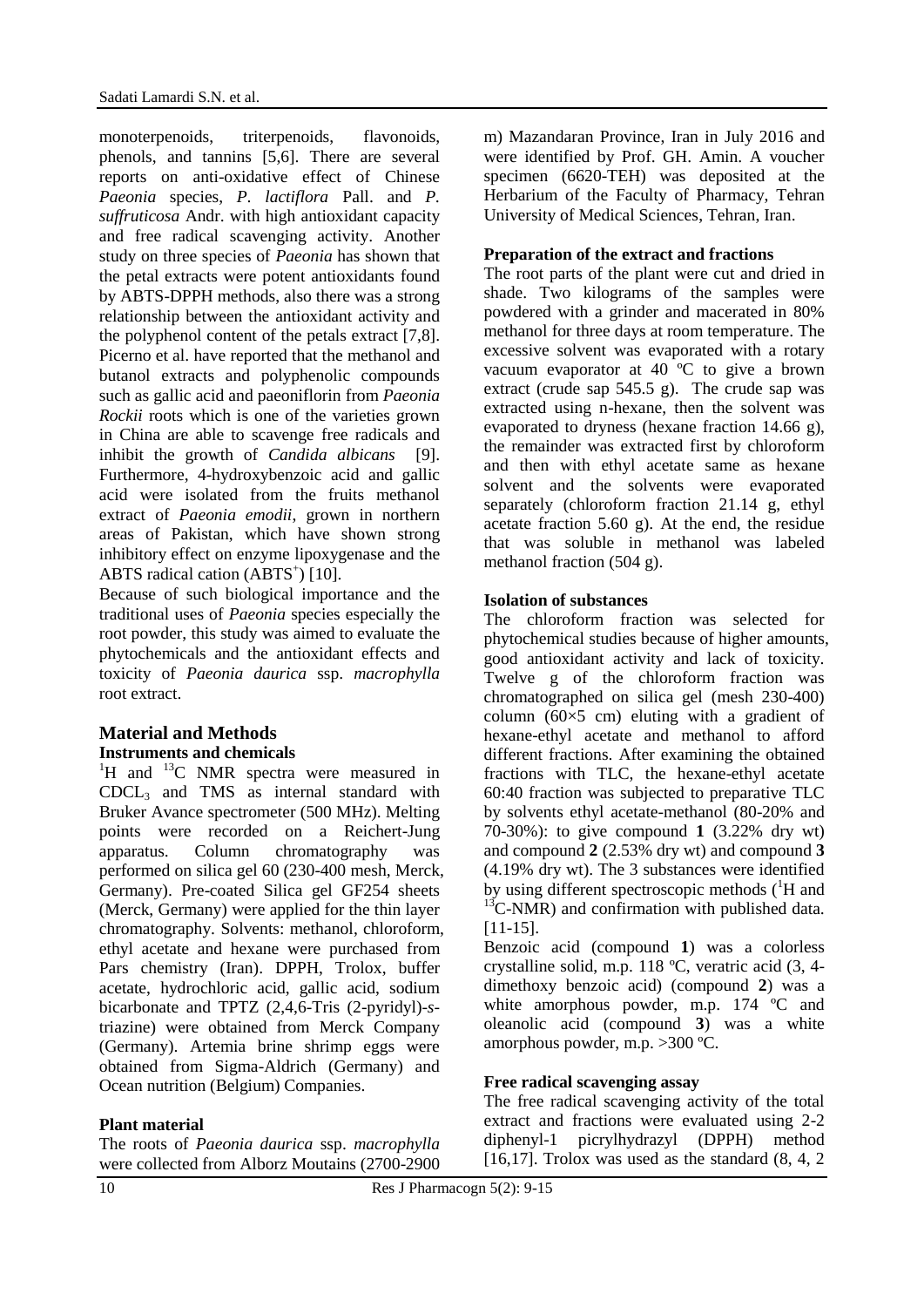µg/mL). One mL of different concentrations of the samples (10, 20, 50, 100, 200 µg) and Trolox were added to 2 mL of DPPH  $(4\times10^{-5} \text{ g/mL})$ , 1 mL of methanol in 2 mL DPPH and 1 mL of each samples in 2 mL of methanol were used as the control and blank, respectively. All samples were allowed to stand for 30 min in a dark place at Laboratory temperature, and the absorption was recorded at 517 nm. The test was done in triplicate.  $IC_{50}$  values (the concentration of sample that reduced 50% of DPPH free radicals) were reported as means±SD. The free radical inhibition was calculated by the following equation:

Inhibition (%) = [A control - A sample  $/A$  sample]  $\times$  100

A control= Absorbance of control solution, A sample= Absorbance of various concentrations of samples.

## **FRAP value**

Ferric reducing antioxidant power assay is based on reduction of a ferric-tripyridyl triazine complex to its ferrous colored form in the presence of antioxidants and was performed according to previous studies [18,19].

### **Total phenolics content**

Total Phenolics was determined colorimetrically using Folin-Ciocalteu reagent as described by Velioglu et al. 1998; 200 µL from each sample was added to 1.5 mL of Folin-Ciocalteu reagent that was 10 times diluted with distilled water and stored at 20 ºC for 5 min. Then 1.5 mL of sodium bicarbonate solution (60  $g/L$ ) was added to the mixture. After 90 min at 22 ºC, absorbance was measured at 765 nm by spectrophotometer; the experiments were repeated three times. The phenolics content calibration curves was drawn by measuring the absorption of certain concentrations (25-150 mg/L) of gallic acid as the standard and the results were stated as milligrams of gallic acid equivalents (GAE) per gram of dry matter (total extracts and fractions) as means±SD [20,21].

## **Brine shrimp lethality assay**

The toxicity of methanol extract and hexane, chloroform, and ethyl acetate fractions on brine shrimp was evaluated according to the former studies [17,22,23].

### **Statistical analyses**

Analyses of samples were done in triplicates and the values were reported as mean $\pm$ SD. IC<sub>50</sub> and  $LC_{50}$  were measured with Curve Expert 1.3.

## **Results and Discussion**

Free radical scavenging effects of the total extrac and different fractions of *P. daurica* ssp. *macrophylla* root were assessed with 2, 2 diphenyl-1-picryl-hydrazyl (DPPH).  $IC_{50}$  values were displayed in table 1. Evaluation of the results indicated that the ethyl acetate  $(IC_{50}=16.55\mu g/mL)$  and chloroform fractions  $(IC_{50}=23.9\mu g/mL)$  were more potent than other samples.

The results for antioxidant power of different fractions of the root extract using FRAP method, were reported based on mmol FeII/g of the extract. Ferric reducing antioxidant power of the extracts was calculated using the calibration curve and regression equation of ferrous sulfate  $(R^2 = 0.9959, y = 0.0008x - 0.029)$ . According to table 1, the antioxidant power of all samples increased concentration dependently. Among the samples, the ethyl acetate and chloroform fractions showed the highest antioxidant power.

Total phenolics content (mg of GAE/g of sample) varied from 5.83 to 72.7 mg using the standard curve of gallic acid  $(R^2=$ = 0.9958, y=0.0064x+o.0027) (table 1).

According to the results of toxicity assay, it was revealed that the  $LC_{50}$ s of the all samples were greater than the standard toxicity (potassium dichromate [24]  $LC_{50} = 27.29$   $\mu$ g/mL), so all the tested extracts were considered to be nontoxic (table 1).

The chemical structures of the isolated compounds **1**-**3** from the chloroform fraction of *P. daurica* ssp. *macrophylla* root were elucidated by comparison of their NMR  $(^1H, ^{13}C\text{-NMR}$  data with those reported in the literature [11-15]. Mass spectra results of substances **1, 2** and **3** were: EIMS,  $m/e$  182(M<sup>+</sup>),  $167(M-CH_3)$ , 152(167-CH3), 137(M-COOH), 107(152-COOH); EIMS,  $m/e$  122(M<sup>+</sup>), 105 (M-OH), 77 (M-COOH); EIMS,  $m/e$  456 (M<sup>+</sup>), 438 (M-H<sub>2</sub>O), 411 (M- COOH), 248, 233, 220, 207, 189, 175, respectively. The chemical structures of the isolated compounds have been shown in figure 1. Compound **1** was identified as benzoic acid, a simple [aromatic](https://en.wikipedia.org/wiki/Aromaticity) [carboxylic acid,](https://en.wikipedia.org/wiki/Carboxylic_acid) which occurs naturally in many herbs. Compound **2** was characterized as 3, 4-dimethoxybenzoic acid (veratric acid).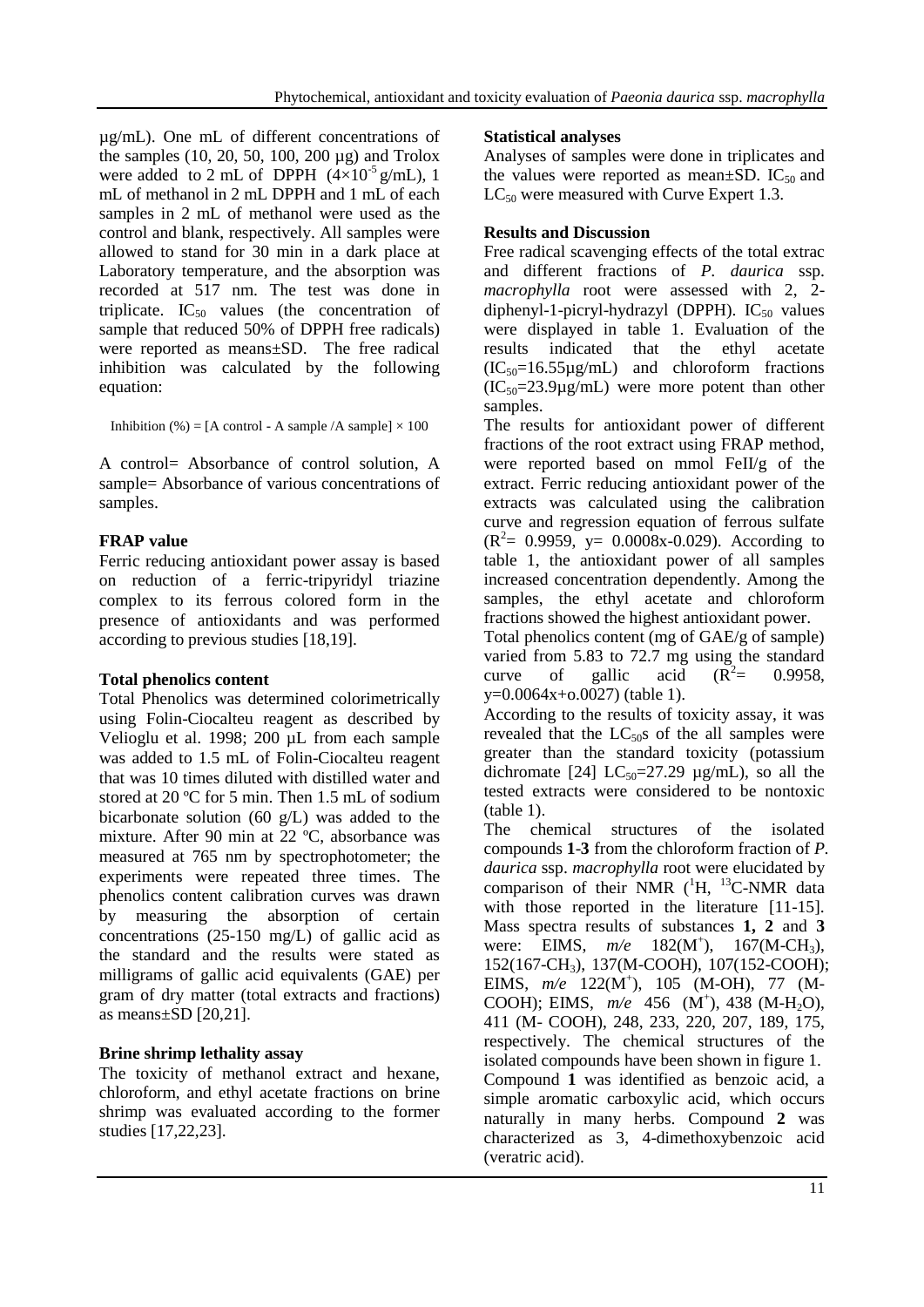| <b>Samples</b>         | <b>DPPH</b><br>$IC_{50} (\mu g/mL)$ | <b>TPC</b><br>mg gallic acid/g sample | <b>Brine shrimp lethality</b><br>$LC_{50}$ (µg/mL) | <b>FRAP</b><br>mmol FeII/g sample |
|------------------------|-------------------------------------|---------------------------------------|----------------------------------------------------|-----------------------------------|
| Hexane fraction        | 73.91                               | $34.40\pm95$                          | 679.50                                             | $0.31 \pm 0.02$                   |
| Chloroform fraction    | 23.90                               | $22.70 \pm 0.73$                      | 401.40                                             | $1.33 \pm 0.03$                   |
| Ethyl acetate fraction | 16.55                               | $72.70 \pm 1.60$                      | 879.60                                             | $2.44 \pm 0.10$                   |
| Methanol fraction      | $\sim$                              |                                       | 827.80                                             | $0.52 \pm 0.06$                   |
| Total extract          | 133.81                              | $5.83+0.35$                           | -                                                  | $0.85 \pm 0.08$                   |
| Trolox<br>$  -$        | 3.30                                | -                                     | -                                                  | $\overline{\phantom{a}}$          |

**Table 1.** DPPH radical scavenging activity, total phenolics content (TPC), brine shrimp lethality and FRAP results of different fractions from *Paeonia daurica* ssp. *macrophylla* root

- Not examined

Benzoic acid derivatives like paeoniflorin, a benzoyl monoterpen glycoside, are the major active constituents in many species of the genus *Paeonia* [5].Veratric acid in *Paeonia* species has not been previously reported. The compound **3** was identified as oleanolic acid, a pentacyclic triterpenoid compound, which has been reported from many medicinal plant species including *P. lactiflora* [14].



**Figure 1.** Chemical structures of isolated compounds **1**, **2**, and **3**

The total extract and some fractions of *P. daurica* ssp. *macrophylla* root, which was collected from north of Iran, were considered for evaluation of antioxidant effects using DPPH and FRAP assay and also for total phenolics contents and phytochemical investigations. According to the results, the ethyl acetate and chloroform fractions showed potent radical scavenging activity as well as antioxidant power using DPPH and FRAP assay.

Many studies have confirmed the antioxidant effects of *Paeonia* species that are associated

with the presence of phenolic compounds existing in these medicinal plants [23,25]. Lee SE et al. have reported that *Paeonia suffruticosa* root extract along with some other extracts has shown high dose-dependent DPPH radical scavenging activity with  $IC_{50}$  value of 5.9  $\mu$ g/mL [7]. Strong dose-dependent scavenging abilities on 2, 20- Azinobis-(3-ethylbenzthiazoline-6-sulphonate)

(ABTS), hydroxyls, superoxide anions, and DPPH radicals from the flavonoid-rich flower extracts of a Chinese medicinal plant *P. ostii*, have been reported by Zhang H et al. [26]. Five main flavonoids, dihydrokaempferol, apigenin-7- O-β-D-glucoside, apigenin-7-O-β-Dneohesperidoside, kaempferol-7-O-β-Dglucopyranoside, and kaempferol- 3-O-β-Dglucopyranosyl-7-O-β-D-glucopyranoside, have also been identified [4].

The methanol extract of *Paeonia rockii* root  $(EC_{50}=13.3 \text{ µg/mL})$  and n-BuOH soluble fraction  $(EC_{50}=6.5 \text{ µg/mL})$  have shown significant DPPH free-radical scavenging effects due to their high polyphenol contents [9]. The methanol extract of *P suffruticosa* showed strong radical scavenging activity. The antioxidant activity of ethyl acetate soluble fraction was stronger than that of the other fractions with  $IC_{50} = 1.2 \mu g/mL$  [8].

Three pure compounds, benzoic acid, veratric acid and oleanolic acid were isolated from the chloroform fraction and were identified by using  $^{13}$ C,  $^{1}$ H-NMR and Mass spectroscopy methods. Based on the results, various extracts of the plant that are rich in phenolic compounds can be used in prevention and treatment of diseases associated with oxidative stress.

Benzoic acid, 3-hydroxy-4-methoxybenzoic acid, benzoyl paeoniflorin, paeoniflorin, and oleanoic acid have been isolated from several *Paeonia* species like *P. suffruticosa*, and *Paeonia lactiflora* [27-30]. Benzoic acid is used for the treatment of fungal skin diseases such as [tinea](https://en.wikipedia.org/wiki/Tinea) in some ointments [31]. A study has shown that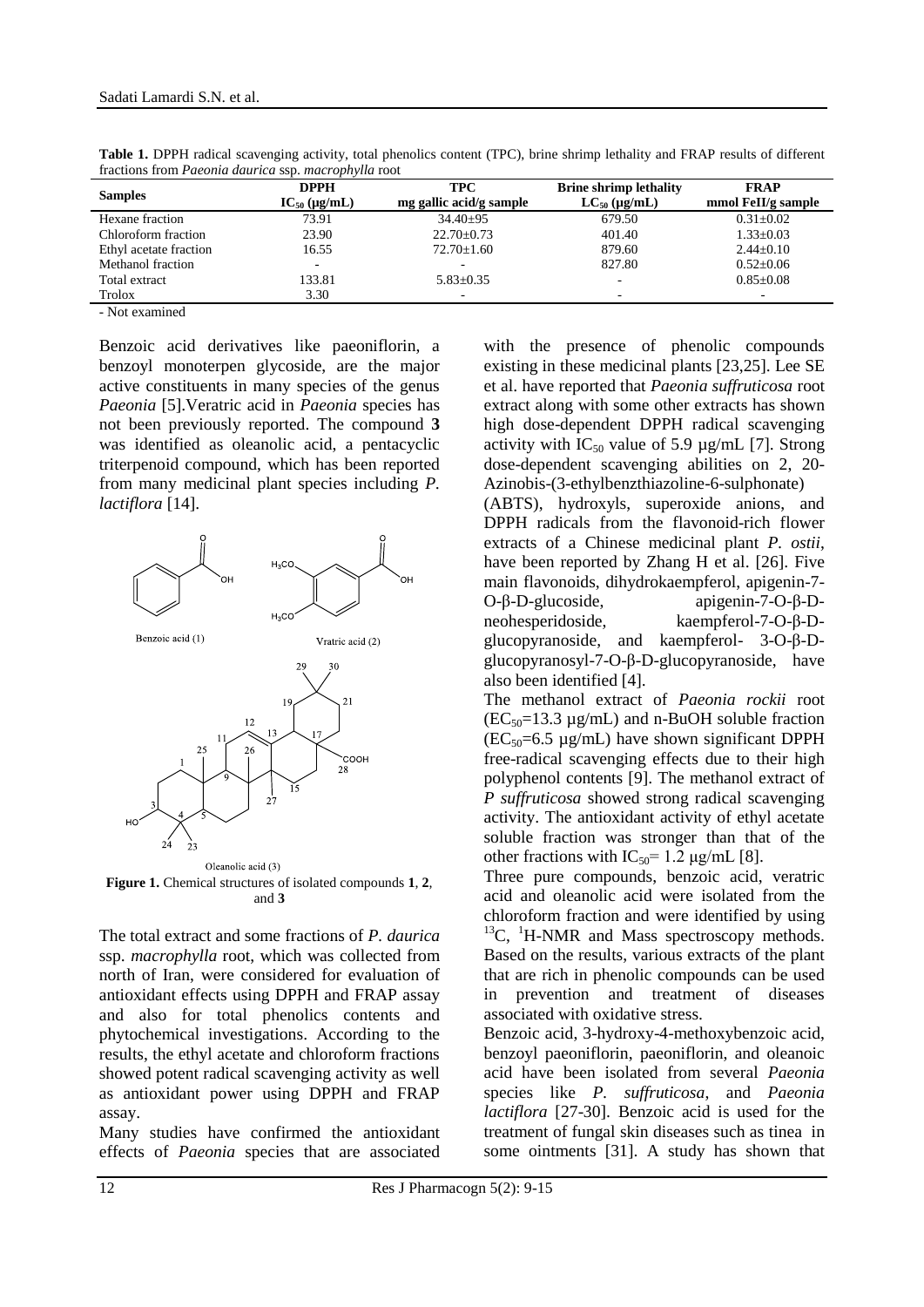veratric acid could prevent the cardiovascular dysfunction, cardiac and aortic fibrosis and lipid peroxidation, that may introduce veratric acid as a beneficial molecule in the treatment of hypertension [32,33]. The oleanolic acid, a pentacyclic triterpenoid compound, has been reported from many medicinal plant species including *P. lactiflora* [14]. Oleanolic acid and its derivatives are called multifunctional compounds with several biological activities such as antiinflammatory, cardio protective, hepatoprotective, gastro-protective, antitumor, antiviral, anti-diabetic, antimicrobial, anti-parasitic, wound healing and analgesic properties in addition to prompting apoptosis in preclinical models of cancer [34,35].

Based on our findings, the fractions and especially the ethyl acetate fraction of the plant that is rich in phenolic compounds can be suggested in prevention and treatment of diseases associated with oxidative stress, therefore further pharmacological and phytochemical studies are needed to prove useful effects of *Paeonia daurica* ssp. *macrophylla*.

## **Acknowledgments**

The authors are grateful to Tehran University of Medical Sciences and Health Services for funding this research project and wish to thanks Dr. Ghorbanali Hosseini for collection of the samples.

# **Author contributions**

Seyde Nargess Sadati performed plant preparation, extraction, DPPH and FRAP tests, total phenolics content, and brine shrimp fatality of the extracts amd also drafted the manuscript; Nilofar Taleb Kashefi as student, has done all tests and separation of compounds; Narguess Yassa conceived the study, and guided the isolation and identification of substances and edited the manuscript.

## **Declaration of interest**

The authors declare that there is no conflict of interest. The authors alone are responsible for the content of the paper.

# **References**

- [1] Ghahraman A. Colorful flora of Iran. Tehran: The Research Institute of Forest and Pastures, 1998.
- [2] Parsa A. Flora of Iran. Tehran: Ministry of Science and Higher Education of Iran, 1966.
- [3] Aghili S. Makhzan al-advieh. Tehran: Research Institute for Islamic and Complementary Medicine, 2008.
- [4] Ivanova A, Delcheva I, Tsvetkova I, Kujumgiev A, Kostova I. GC-MS analysis and anti-microbial activity of acidic fractions obtained from *Paeonia peregrina* and *Paeonia tenuifolia* roots. *Z Naturforsch C*. 2002; 57(7-8): 624-628.
- [5] Wu SH, Wu DG, Chen YW. Chemical constituents and bioactivities of plants from the genus *Paeonia*. *Chem Biodivers*. 2010; 7(1): 90-104.
- [6] Yesilada E, Mutlugil A, Sener B. The Antiinflammatory principle of the roots of *Paeonia daurica*. *Int J Pharmcogn.* 1992; 30(1): 66-70.
- [7] Lee SE, Hwang HJ, Ha JS, Jeong HS, Kim JH. Screening of medicinal plant extracts for antioxidant activity. *Life Sci*. 2003; 73(2): 167-179.
- [8] Lee S, Yang JH, Baek N, Kim SH, Hyeon C, Park B. Free radical scavengers from the fruits of *Paeonia suffruticosa*. *Nat Prod Sci*. 2008; 14(3): 202-205.
- [9] Picerno P, Mencherini T, Sansone F, Del Gaudio P, Granata I, Porta A, [Aquino RP.](https://www.ncbi.nlm.nih.gov/pubmed/?term=Aquino%20RP%5BAuthor%5D&cauthor=true&cauthor_uid=22004890) Screening of a polar extract of *Paeonia rockii*: composition and antioxidant and antifungal activities. *J Ethnopharmacol*. 2011; 138(3): 705-712.
- [10] Riaz N, Malik A, Rehman AU, Ahmed Z, Muhammad P, Nawaz SA, Siddiqui J, Choudhary MI. Lipoxygenase inhibiting and antioxidant oligostilbene and monoterpene galactoside from *Paeonia emodi*. *Phytochemistry.* 2004; 65(8): 1129-1135.
- [11] Yang W, Gou GZ, Wang Y, Fu WF. Abnormal Bis–NHC mediated aerial oxidation of arylaldehyde: transformation of highly efficient arylaldehydes to corresponding carboxylic acids catalyzed by organic catalysts. *[RSC Adv](https://www.google.com/url?sa=t&rct=j&q=&esrc=s&source=web&cd=1&cad=rja&uact=8&ved=0ahUKEwjrpaXR87PYAhWJ4KQKHfmlBvEQFggnMAA&url=http%3A%2F%2Fwww.rsc.org%2Fjournals-books-databases%2Fabout-journals%2Frsc-advances%2F&usg=AOvVaw02bIG8oSTtTDCkWGTy1dgN)*. 2013; 3(18): 1- 24.
- [12] Wang RF, Yang XW, Ma CM, Liu HY, Shang MY, Zhang QY, Cai SQ, Park JH. Trollioside, a new compound from the flowers of *Trollius chinensis. J Asian Nat Prod Res.* 2004; 6(2): 139-144.
- [13] Narasimhan B, Ohlan S, Ohlan R, Judge V, Narang R. Hansch analysis of veratric acid derivatives as antimicrobial agents. *Eur J Med Chem*. 2009; 44(2): 689-700.
- [14] Kamiya K, Yoshioka K, Saiki Y, Ikuta A,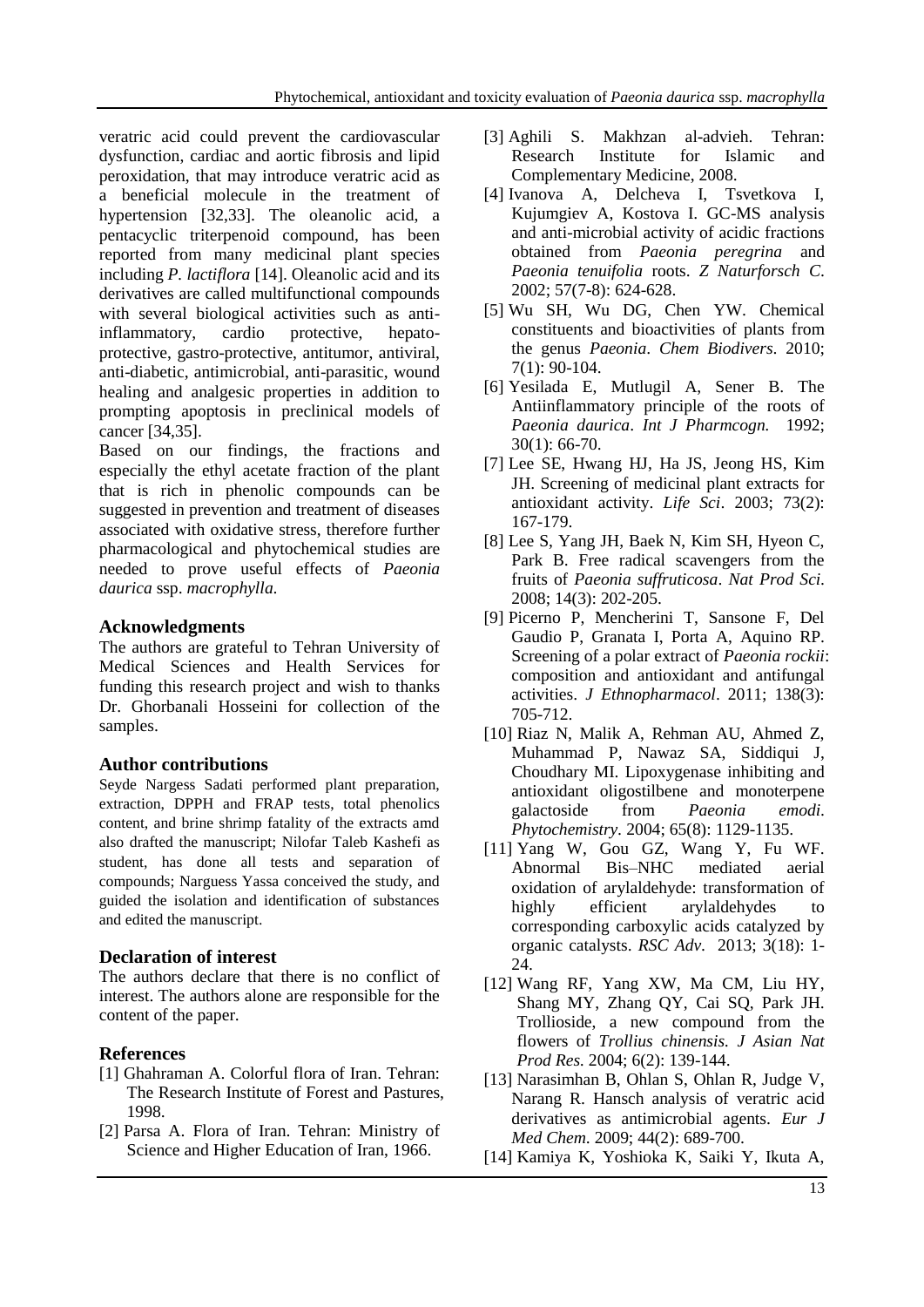Satake T. Triterpenoids and flavonoids from *Paeonia lactiflora*. *Phytochemistry*. 1997; 44(1): 141-144.

- [15] Amzad Hossain MA, Ismail Z. Isolation and characterization of triterpenes from the leaves of *Orthosiphon stamineus*. *Arab J Chem*. 2013; 6(3): 295-298.
- [16] Yassa N, Masoomi F, Rohani Rankouhi SE, Hadjiakhoondi A. Chemical composition and antioxidant activity of the extract and essential oil of *Rosa damascena* from Iran, population of Guilan. *Daru J Pharm Sci*. 2009; 17(3): 175-180.
- [17] Delnavazi MR, Mohammadifar F, Rustaie A, Aghaahmadi M, Yassa N. Phytochemical constituents, antioxidant activity and toxicity potential of *Phlomis olivieri* Benth. *Res J Pharmacogn*. 2016; 3(2): 9-15.
- [18] Benzie IFF, Strain JJ. The ferric reducing ability of plasma (FRAP) as a measure of "antioxidant power": the FRAP assay. *Anal Biochem*. 1996; 239(1): 70-76.
- [19] Sadati N, Khanavi M, Mahrokh A, Nabavi S, Sohrabipour J, Hadjiakhoondi A. Comparison of antioxidant activity and total phenolic contents of some Persian Gulf marine algae. *J Med Plants*. 2011; 1(37): 73- 79.
- [20] Velioglu Y, Mazza G, Gao L, Oomah B. Antioxidant activity and total phenolics in selected fruits, vegetables, and grain products. *J Agric Food Chem*. 1998; 46(10): 4113- 4117.
- [21] Kiani K, Sadati Lamardi S, Ostad S, Malekafzali Ardakani H, Batooli H, Movahedin M, [Aflatoonianq](https://www.researchgate.net/scientific-contributions/2115163524_Reza_Aflatoonianq) R, [Moini](https://www.researchgate.net/scientific-contributions/11681326_Ashraf_Moini) A. Quantification of quercetin, catechin, and βsitosterol, antioxidant and acute toxic effects of *calligonum comosum* L' Her different parts extract. *Int J Adv Res*. 2016; 4(8): 380- 388.
- [22] Meyer BN, Ferrigni NR, Putnam JE, Jacobsen LB, Nichols DE, McLaughlin JL. Brine shrimp: a convenient general bioassay for active plant constituents. *Planta Med.* 1982; 45(5): 31-34.
- [23] Xiong L, Yang J, Jiang Y, Lu B, Hu Y, Zhou F, [Mao S,](https://www.ncbi.nlm.nih.gov/pubmed/?term=Mao%20S%5BAuthor%5D&cauthor=true&cauthor_uid=24621197) [Shen C.](https://www.ncbi.nlm.nih.gov/pubmed/?term=Shen%20C%5BAuthor%5D&cauthor=true&cauthor_uid=24621197) Phenolic compounds and antioxidant capacities of 10 common edible flowers from China. *J Food Sci*. 2014; 79(4): 517-525.
- [24] Lundell T, Leonowicz A, Rogalski J, Hatakka A. Formation and action of ligninmodifying enzymes in cultures of *Phlebia*

*radiata* supplemented with veratric acid. *Appl Environ Microbiol*. 1990; 56(9): 2623- 2629.

- [25] Li C, Du H, Wang L, Shu Q, Zheng Y, Xu Y, [Zhang J, Zhang J,](https://www.ncbi.nlm.nih.gov/pubmed/?term=Zhang%20J%5BAuthor%5D&cauthor=true&cauthor_uid=19711909) [Yang R,](https://www.ncbi.nlm.nih.gov/pubmed/?term=Yang%20R%5BAuthor%5D&cauthor=true&cauthor_uid=19711909) [Ge Y.](https://www.ncbi.nlm.nih.gov/pubmed/?term=Ge%20Y%5BAuthor%5D&cauthor=true&cauthor_uid=19711909) Flavonoid composition and antioxidant activity of tree peony (*Paeonia* Section Moutan) yellow flowers. *J Agri Food Chem*. 2009; 57(18): 8496-8503.
- [26] Zhang H, Li X, Wu K, Wang M, Liu P, Wang X, [Deng](https://www.semanticscholar.org/author/Ruixue-Deng/8788054) R. Antioxidant activities and chemical constituents of flavonoids from the flower of *Paeonia ostii*. *Molecules*. 2016; 22(1): 1-15.
- [27] Kwon DY, Kim SJ, Lee JW, Kim YC. Comparison of hydroxyl radical, peroxyl radical and peroxynitrite scavenging capacity of extracts and active components from selected medicinal plants. *Toxicol Res*. 2010; 26(4): 321-327.
- [28] [Lin HC,](https://www.ncbi.nlm.nih.gov/pubmed/?term=Lin%20HC%5BAuthor%5D&cauthor=true&cauthor_uid=9548873) [Ding HY,](https://www.ncbi.nlm.nih.gov/pubmed/?term=Ding%20HY%5BAuthor%5D&cauthor=true&cauthor_uid=9548873) [Wu YC.](https://www.ncbi.nlm.nih.gov/pubmed/?term=Wu%20YC%5BAuthor%5D&cauthor=true&cauthor_uid=9548873) Two novel compounds from *Paeonia suffruticosa*. *J Nat Prod*. 1998; 61(3): 343-346.
- [29] Jian ZY, Yu JB, Wang WQ. RP-HPLC determination of main chemical components in different parts and different harvest periods of *Paeonia lactiflora*. *Yao Xue Xue Bao.* 2010; 45(4): 489-493.
- [30] Ding HY, Lin HC, Teng CM, Wu YC. Phytochemical and pharmacological studies on Chinese *Paeonia* species. *J Chin Chem Soc*. 2000; 47(2): 381-388.
- [31] [Wilson](https://www.google.com/search?tbo=p&tbm=bks&q=inauthor:%22Charles+Owens+Wilson%22&source=gbs_metadata_r&cad=3) CO, [Gisvold](https://www.google.com/search?tbo=p&tbm=bks&q=inauthor:%22Ole+Gisvold%22&source=gbs_metadata_r&cad=3) O, [Block](https://www.google.com/search?tbo=p&tbm=bks&q=inauthor:%22John+H.+Block%22&source=gbs_metadata_r&cad=3) JH, [Beale](https://www.google.com/search?tbo=p&tbm=bks&q=inauthor:%22John+Marlowe+Beale%22&source=gbs_metadata_r&cad=3) JM. Wilson and Gisvold's textbook of organic medicinal and pharmaceutical chemistry. Philadelphia: Lippincott Williams & Wilkins, 2004.
- [32] [Saravanakumar M,](https://www.ncbi.nlm.nih.gov/pubmed/?term=Saravanakumar%20M%5BAuthor%5D&cauthor=true&cauthor_uid=26346559) [Raja B,](https://www.ncbi.nlm.nih.gov/pubmed/?term=Raja%20B%5BAuthor%5D&cauthor=true&cauthor_uid=26346559) [Manivannan J,](https://www.ncbi.nlm.nih.gov/pubmed/?term=Manivannan%20J%5BAuthor%5D&cauthor=true&cauthor_uid=26346559) [Silambarasan T,](https://www.ncbi.nlm.nih.gov/pubmed/?term=Silambarasan%20T%5BAuthor%5D&cauthor=true&cauthor_uid=26346559) [Prahalathan P,](https://www.ncbi.nlm.nih.gov/pubmed/?term=Prahalathan%20P%5BAuthor%5D&cauthor=true&cauthor_uid=26346559) [Kumar S,](https://www.ncbi.nlm.nih.gov/pubmed/?term=Kumar%20S%5BAuthor%5D&cauthor=true&cauthor_uid=26346559) [Mishra SK.](https://www.ncbi.nlm.nih.gov/pubmed/?term=Mishra%20SK%5BAuthor%5D&cauthor=true&cauthor_uid=26346559) Oral administration of veratric acid, a constituent of vegetables and fruits, prevents cardiovascular remodelling in hypertensive rats. *Br J Nutr*. 2015; 114(9): 1385-1394.
- [33] Saravanakumar M, Raja B. Veratric acid, a phenolic acid attenuates blood pressure and oxidative stress in L-NAME induced hypertensive rats. *Eur J Pharmacol*. 2011; 671(1-3): 87-94.
- [34] Shanmugam MK, Dai X, Kumar AP, Tan BKH, Sethi G, Bishayee A. Oleanolic acid and its synthetic derivatives for the prevention and therapy of cancer: preclinical